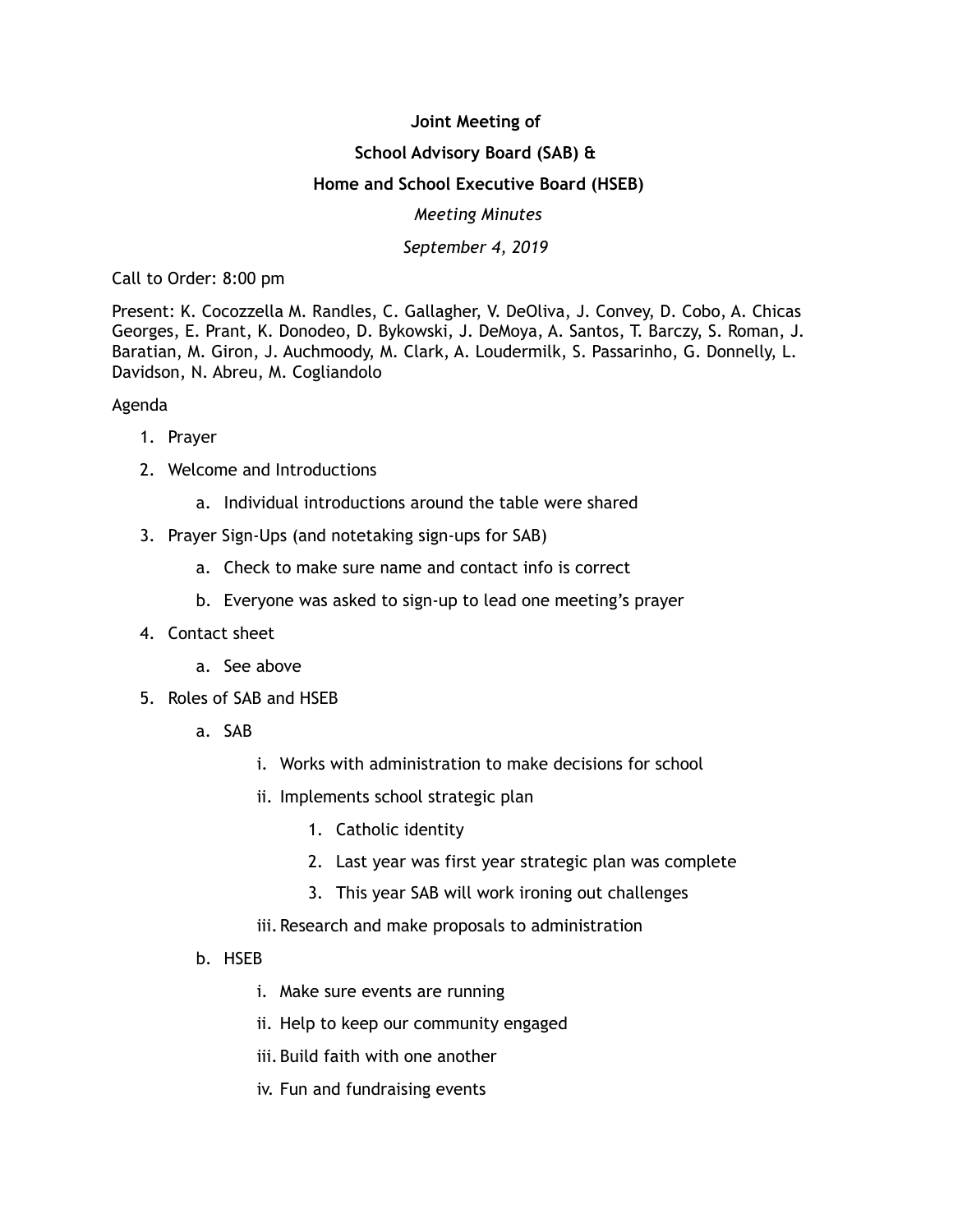- v. This year we will identify what has worked well and what we want to improve
- 6. Expectations
	- a. Attendance
		- i. It's important that we are all present at all meetings to the best of our ability
		- ii. Meetings will be at 7pm after today
	- b. Confidentiality
		- i. Matters discussed at meetings need to remain confidential until they are ready to be shared with the whole community
	- c. Support
		- i. It's important to come together as a SAB and HSEB committee when decisions are made
			- 1. Helps to keep moral high within school community and prevents division
			- 2. Even if you may have personal feelings that are in opposition to a board decision it is important to support the group decisions made
- 7. Taboo Topics
	- a. Personnel
		- i. SAB and HSEB are not the place to discuss personnel concerns
	- b. Avoid being a liaison for a specific family/issue that is not your own
		- i. Encourage that person/family to see administration
- 8. Goals for the 2019-2020 school year
	- a. SAB
		- i. Strategic plan is in place
		- ii. SAB will keep focusing on Strategic plan goals
	- b. HSEB
		- i. Examine community events
			- 1. Look for opportunities to refresh and improve programming
		- ii. Look at structure of HSEB
			- 1. Strengthen the organization and structure of HSEB
			- 2. Define roles
- 9. Thanks from Ms. Cocozzella